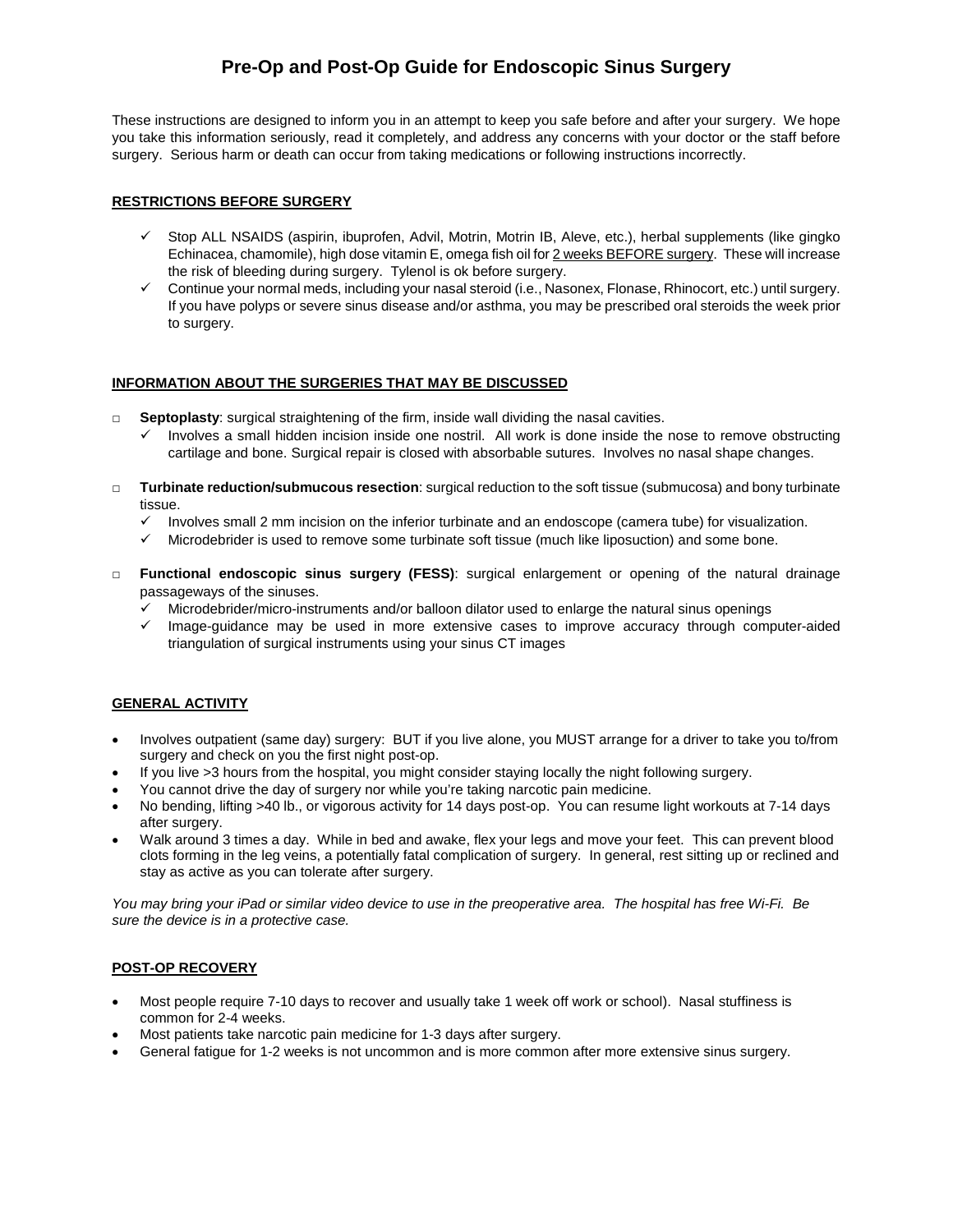# **POST-OP CARE OF THE NOSE AND SINUSES**

- Bloody/watery nasal drainage for 7-10 days is common. You will have some blood dripping from the front of your nose several days or so. Use a nasal drip pad (a gauze roll placed under the nose) and change this regularly.
- Use KY Jelly/Ayr Gel/Aquaphor in the nostrils at least 3x/day to keep them moist. You may use a hydrogen peroxide-soaked Q-tip to gently remove dried blood from the front of the nostrils.
- Don't blow your nose hard or sneeze with your mouth closed for 1 week after surgery.
- **Sinus rinsing with salt water (saline): Your most important step for proper nasal care following surgery**
	- Buy the Neil-Med Sinus Rinse™ kit (over-the-counter at any grocery store or pharmacy) before your surgery day.
	- $\checkmark$  Start rinsing the nose approximately 5-10 days after surgery.
	- $\checkmark$  Rinse 4-8 oz. per nostril AT LEAST 3x/day (up to 10x/day is ok).
	- Once a week, microwave both the bottle and black top of your Neil-Med Sinus Rinse™ kit on high for 90 seconds to sterilize.
	- $\checkmark$  This cleans your nose of clots and scabs which may be painful to remove after surgery.
- Use Simply Saline™ spray (over-the-counter): use a 2-3 second spray in the nose every hour while you're awake.
- Keep your head elevated when resting; sleep propped up with 2-3 pillows (especially the first 3 nights).
- Use a humidifier or vaporizer within 6 feet of your head at bedtime or in whatever room you'll spend most of your time.

# **BATHING**

 $\rightarrow$  You may bathe normally immediately after surgery. If you have a nasal splint on the outside of your nose, keep it dry.

## **DIET**

- $\rightarrow$  Normal daily fluid requirement for adult or child in ounces = 0.5 ounces X body weight in pounds (1 cup+8 ounces)
- $\rightarrow$  In the first 5 days after surgery, drink double or triple the daily fluid requirement. The urine should be light yellow to colorless if fluid intake is adequate.
- $\rightarrow$  Eat when you're hungry. Don't force yourself to eat. Eat anything you want, but avoid hot and spicy foods which can increase nasal blood flow and possibly nasal bleeding.
- $\rightarrow$  Don't drink alcohol while taking narcotic pain medicine. Resume your normal medications unless they were held to decrease your bleeding.
- $\rightarrow$  Take a fiber supplement or stool softener for the first week after surgery and while on narcotics.

## **PAIN**

- $\rightarrow$  The most discomfort is in the first 1-3 days after surgery. You may experience headaches, nasal tip pain, or teeth sensitivity. Some patients require narcotics for 1-3 days. Septorhinoplasty patients will feel more "bone pain" for 3-7 days
- $\rightarrow$  Take the pain medication as prescribed. Don't take more than prescribe; it may hurt you. It will take away some, not all, of your pain.
- $\rightarrow$  Non-narcotic (over-the-counter) pain medications:
	- o Acetaminophen (aka Tylenol) given every 6 hours on a schedule to stay ahead of the pain and encourage hydration. The acetaminophen adult dose is 650 mg. Total acetaminophen from all medications not to exceed 4,000 mg per 24 hours. Tell your doctor if your liver doesn't function normally. This condition requires a lower Acetaminophen dose per 24 hrs.
	- o Ibuprofen (aka Advil, Motrin, etc.) may be used in a limited fashion *after surgery*. The adult dose of ibuprofen is 600-800 mg every 8 hrs. NO more than 3 doses in 24 hrs. Tell your doctor if your kidneys don't function normally. This condition requires a lower ibuprofen dose every 8 hrs. Also, you MUST drink plenty fluids to flush ibuprofen through kidneys. DO NOT TAKE if dehydrated.